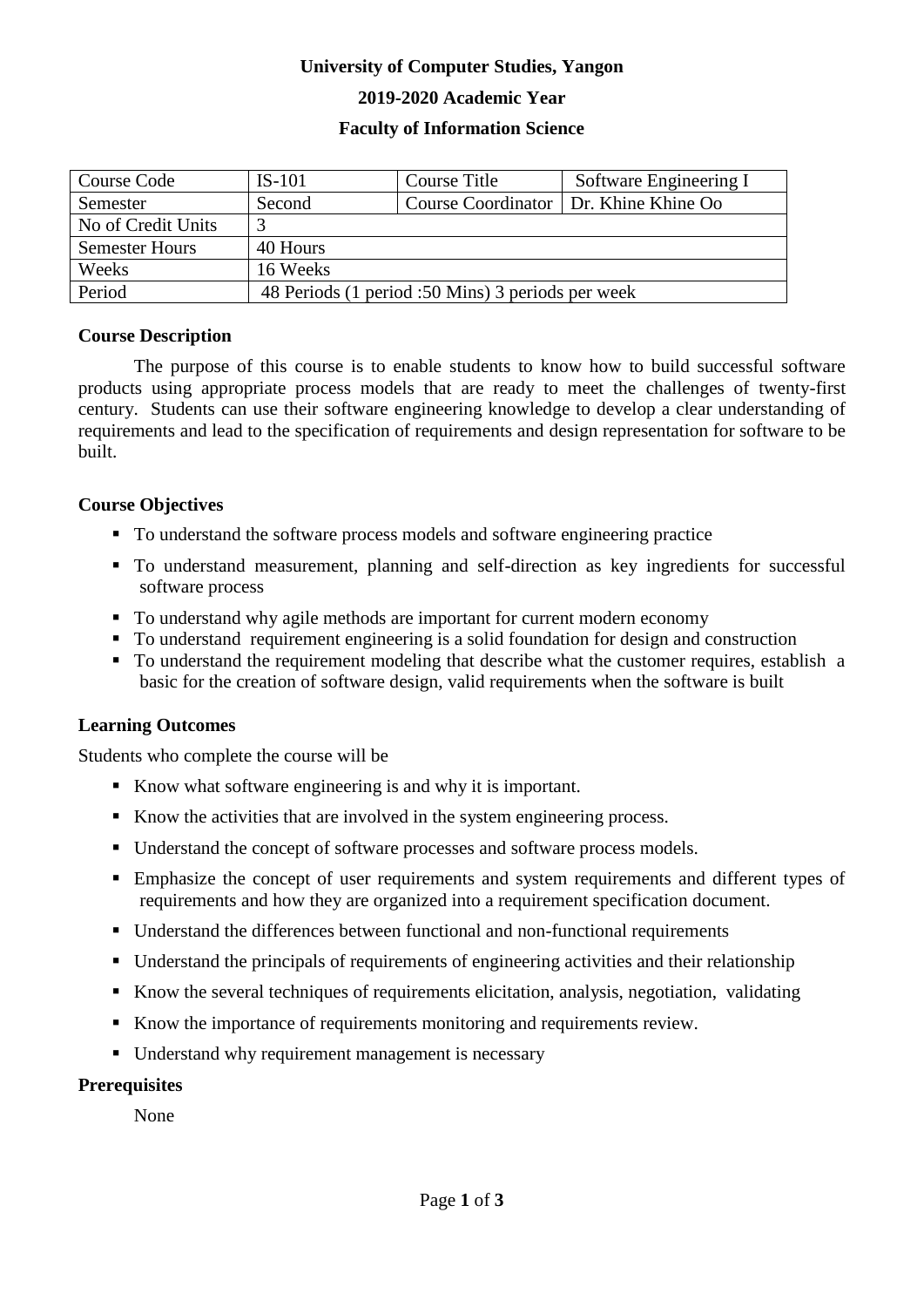# **Major Topics Covered in the Course**

- (1) Software and Software Engineering
- (2) Process Models
- (3) Agility and Process
- (4) Recommended Process Model
- (5) Understanding Requirements
- (6) Requirements Modeling A Recommended Approach

# **Text Book**

Software Engineering: A Practitioner's Approach, 9th Edition, Roger Pressman and Bruce Maxim, McGraw Hill Education, 2019.

# **References**

Software Engineering: A Practitioner's Approach, 8th Edition, Roger Pressman and Bruce Maxim, McGraw Hill Education, 2014.

Software Engineering: A Practitioner's Approach, 7th Edition, Roger Pressman, McGraw Hill Education, 2010.

#### **Learning Assessments**

| $-50%$ |
|--------|
| $-10%$ |
| $-10%$ |
| $-10%$ |
| $-10%$ |
| $-10%$ |
|        |

#### **Course Policy**

#### Participation

Attendance is a prerequisite, not a substitute for class participation. Participation mechanisms include: (1) responding to questions asked in class, (2) initiating discussions on new points in class and (3) discussing cases and offering solutions to problems .

#### Tutorial Test and Quizzes

The student is expected to complete the tutorial tests and Quizzes at the scheduled time. If a tutorial test or quiz is missed, there will be no make-ups tutorial or quiz for missing student. No make –ups test or resubmission and extra credit test are not available in this course. Tutorial tests and quizzes are based upon all learning objectives to be reached before the scheduled date.

#### **Assignment**

There will be theory and practical assignments which must be submitted. The assignment may be individual or Group. The individual assignment is individual work and tests the ability of each student. Group assignment is team work and tests the ability of collaboration of student to complete the given work.

The due dates for the given assignments are going to be declared by the instructor and there will be no make-ups or individual extensions. No make –ups Assignment or resubmission and extra credit assignment are not available in this course.

In addition to the hardcopies of assignments, electronic (and certifiably virus free) copies should be e-mailed to instructor on the date they are due.